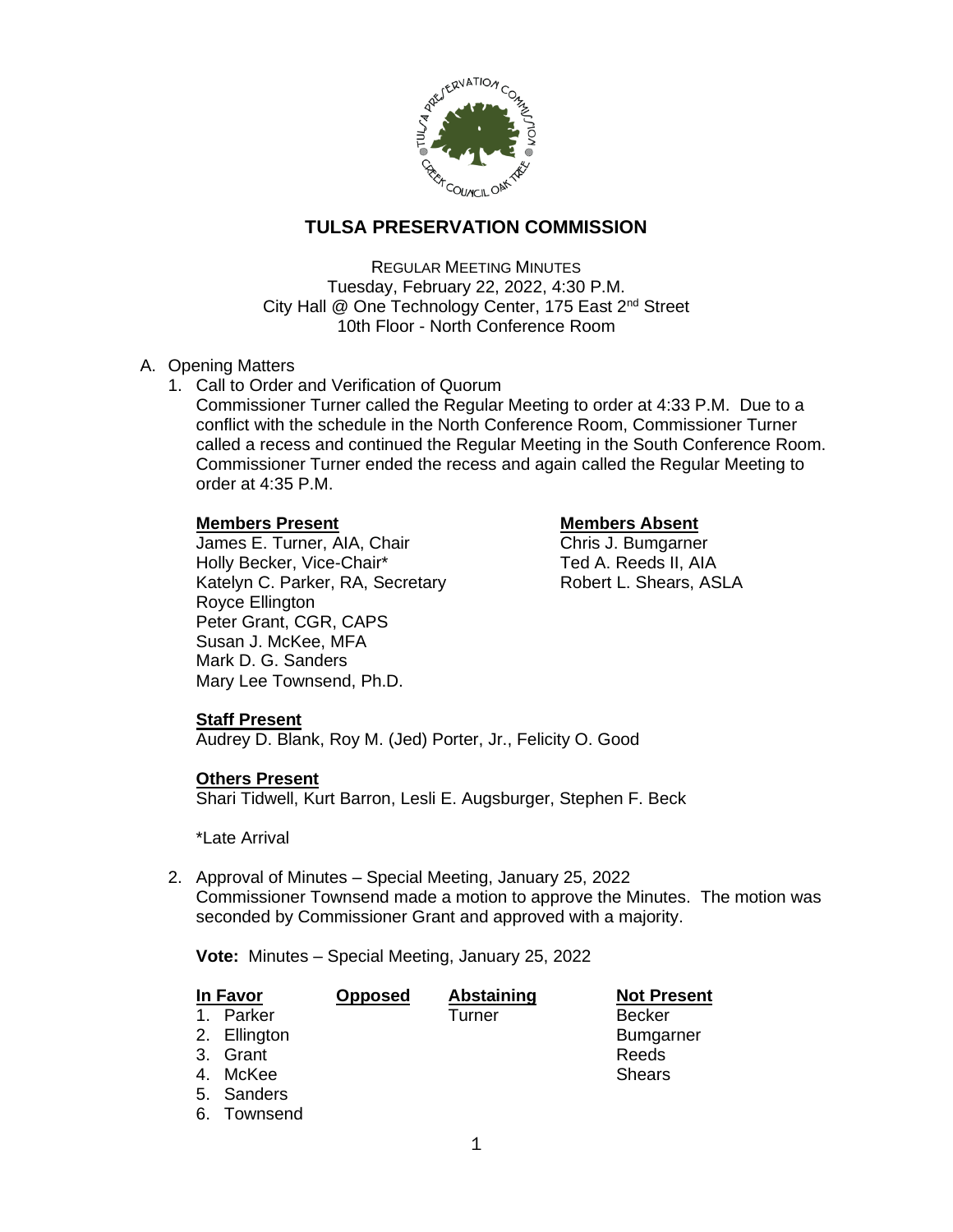- 3. Disclosure of Conflicts of Interest None
- B. Actionable Items
	- 1. **HP-0339-2022 / 1131 E. 18th St.** (North Maple Ridge) *Historic Preservation Permit Subcommittee Review Date: February 15, 2022* Applicant: Lesli E. Augsburger Proposals:
		- 1. Installation of gate at entry to walkway
		- 2. Installation of gate at entry to driveway
		- 3. Replacement of doors in Sunroom\*

*\*Project completed without an Historic Preservation Permit*

Staff recited Section 70.070-F of the Tulsa Zoning Code and afterwards presented its report. Commissioner Becker reported that the Historic Preservation Permit Subcommittee posed questions regarding the design of the gate and the replacement of doors with windows but recommended approval of the application. Commissioner Parker inquired about the windows, and the applicant explained that they had divided lites with separate panes of glass within each section. Upon requests for clarification from Commissioner Turner, the applicant confirmed that the double rail of the gates would be present at the top but not the bottom and that a single gate would be placed at the driveway and at the walkway. Commissioner Grant inquired about the width of the gate at the entry to the walkway, and the applicant replied that it would be between three feet (3'-0") and four feet (4'-0") wide.

As there was no further discussion, Commissioner Townsend made a motion to approve the application. The motion was seconded by Commissioner Grant and approved unanimously.

Guidelines cited: A.1.1, A.1.2, A.1.3, A.1.4, A.3.3, A.3.4, A.3.5, A.3.6, A.3.7, A.3.8, A.3.9, E.1.1, E.1.2, E.1.3, E.1.4, G.1.1, G.1.2, G.1.3, G.1.4

**Vote:** 1131 E. 18th St. **(North Maple Ridge)**

| In Favor      |              | <b>Opposed</b> | <b>Abstaining</b> | <b>Not Present</b> |
|---------------|--------------|----------------|-------------------|--------------------|
| $\mathbf 1$ . | Turner       |                |                   | <b>Bumgarner</b>   |
|               | 2. Becker    |                |                   | Reeds              |
|               | 3. Parker    |                |                   | <b>Shears</b>      |
|               | 4. Ellington |                |                   |                    |
|               | 5. Grant     |                |                   |                    |
|               | 6. McKee     |                |                   |                    |
|               | 7. Sanders   |                |                   |                    |
| 8.            | Townsend     |                |                   |                    |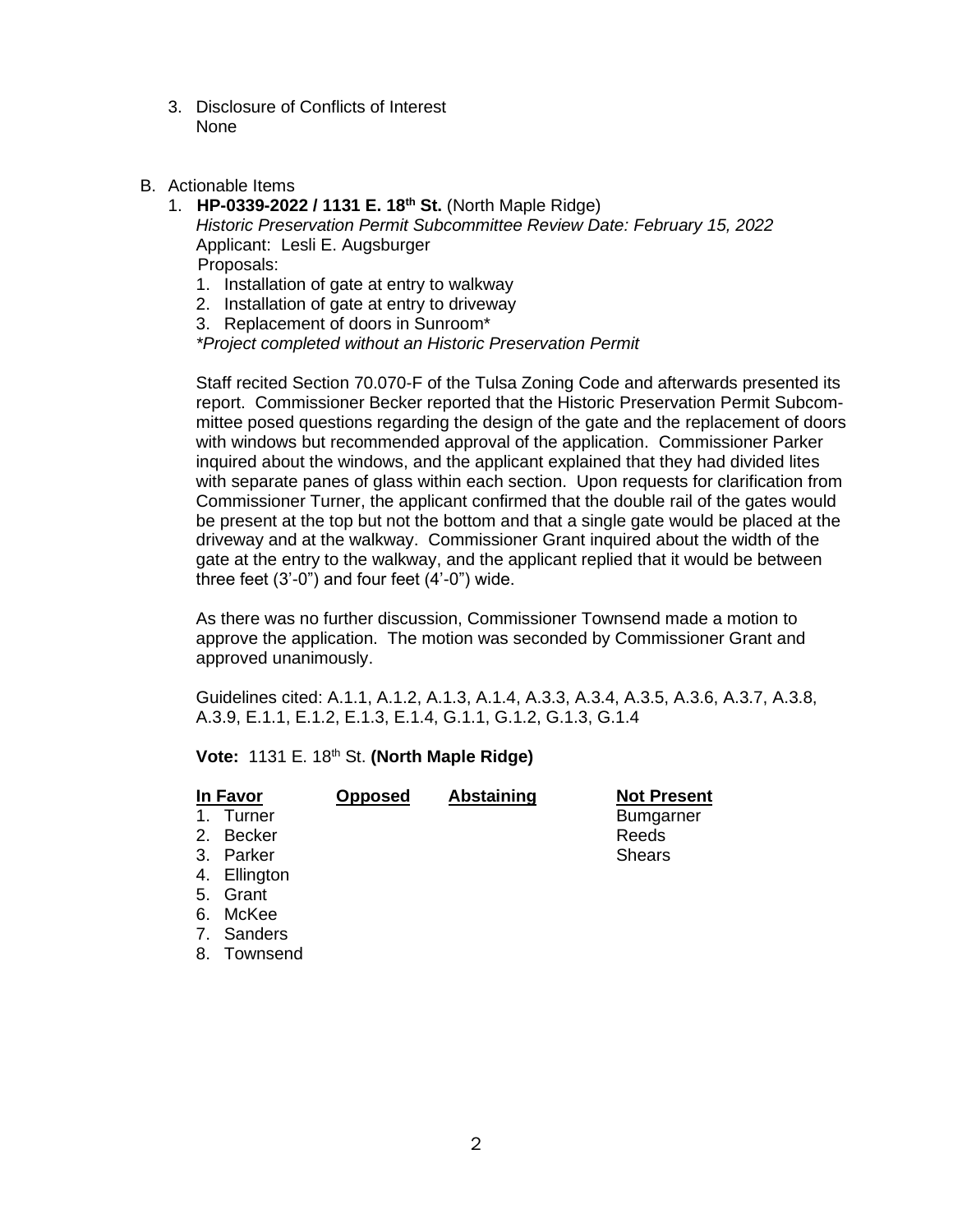2. **HP-0341-2022 / 1701 S. Newport Ave.** (North Maple Ridge)

*Historic Preservation Permit Subcommittee Review Date: February 15, 2022* Applicant: Barron and McClary General Contractors, Inc. Proposals:

- 1. Removal of windows on porch
- 2. Replacement of floor on porch
- 3. Installation of windows on west facade
- 4. Installation of siding on west facade

Staff presented its report, noting that the windows would be salvaged and placed on the wall parallel to their current position. Kurt Barron of Barron and McClary General Contractors explained that he had provided two elevations—one showing the three windows separated and the other showing the three windows mulled together. Commissioner Becker reported that the Historic Preservation Permit Subcommittee had recommended approval of the application but had not been presented with an alternative proposal. Upon inquiries from Commissioner Turner, Mr. Barron stated that he believed the porch had originally been open and proposed that the brick on the west facade of the porch be removed to the level of the floor. Commissioner Turner suggested retention of the masonry and limestone sill. Upon an inquiry from Commissioner Grant, Mr. Barron confirmed that the floor of the now-enclosed area would be four-inch (0'-4") tongue-and-groove planks. Commissioner McKee inquired about a rail, and Mr. Barron replied that the floor of the porch was low enough that a rail would not be required. Commissioner Parker agreed that removal of the windows and retention of the masonry in its current location would be preferable to removal of part of the masonry. Commissioner Sanders questioned the retention of only three (3) of the four (4) windows. Commissioner Grant inquired about the distance between the floor and the sill, and Mr. Barron replied that the distance was thirty inches (2'-6"). Commissioner Parker expressed her doubt that the porch was originally open, but Mr. Barron explained that he had found evidence suggesting that the porch had been altered, although he assumed that the alteration had occurred soon after the residence was constructed. Upon an inquiry from Commissioner Turner, Mr. Barron and Staff stated that they were unable to find any early photographs of the residence, and Mr. Barron indicated a readiness to accept suggestions for the treatment of the porch. Commissioner Turner explained that the Tulsa Preservation Commission would have concerns if the area under review were original, and Commissioner Becker noted that the Historic Preservation Permit Subcommittee had made its recommendation based on Mr. Barron's conclusion that the feature had originally been an open porch. Upon inquiries from Commissioner Grant, Mr. Barron stated that a crawl space was present under the enclosed portion of the residence but not under the porch in front of the entry. Commissioner Turner recommended further exploration of the feature before the Tulsa Preservation Commission's decision on the application, and Mr. Barron agreed to postpone the review. Staff agreed to schedule a Site Visit with Mr. Barron. Commissioner Sanders noted that several porches in the North Maple Ridge Historic Preservation Overlay District had been enclosed soon after their construction.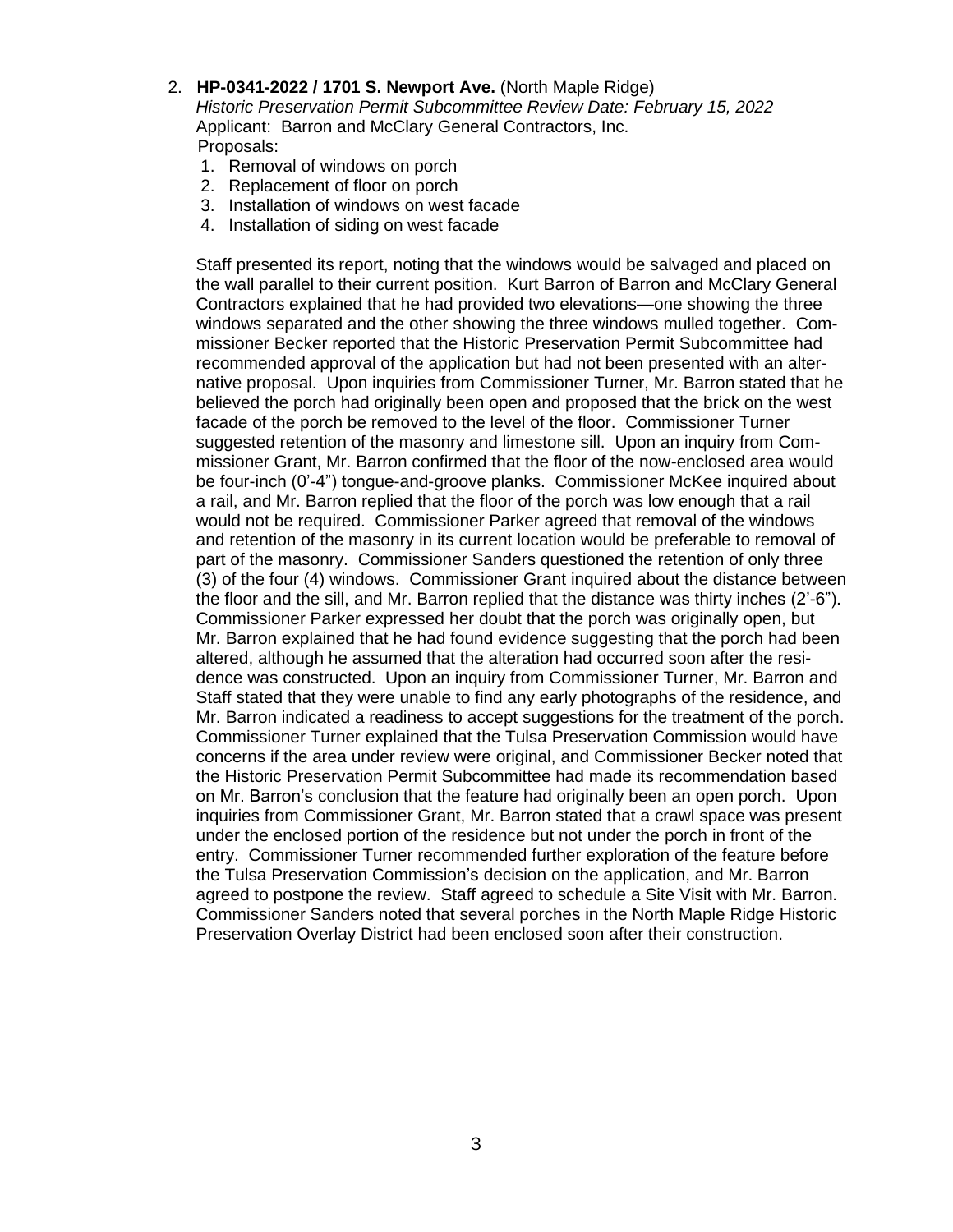#### 3. **HP-0342-2022 / 1808 E. 16th St.** (Yorktown)

*Historic Preservation Permit Subcommittee Review Date: February 15, 2022* Applicant: Stephen F. Beck Proposals:

- 1. Replacement of door
- 2. Replacement of columns
- 3. Construction of beam

Staff presented its report, and afterwards the applicant explained his intent to remove the vinyl siding and restore the original siding. Commissioner Becker reported that the Historic Preservation Permit Subcommittee had accepted the proposal for the columns but expressed concern about the proposal for the door. Commissioner Townsend inquired about the reason for the replacement of the door, noting that it appeared to be original, and the applicant responded that the owner was concerned about security. Commissioner Parker requested clarification about the beam and porch ceiling, and the applicant replied that a beam could be present under the siding and that the vinyl ceiling of the porch covered the rafters. Commissioner Turner expressed concern about the placement of the brackets, and Commissioner McKee suggested that a bracket be added at the center of the gable. The applicant explained that he had not explored conditions underneath the vinyl siding but could do so. Commissioner Sanders suggested replacement of the door but retention of the sidelites as a compromise, and the applicant stated that he would discuss the option with the owner. The applicant then agreed to postpone review to allow further exploration of the conditions on the porch and further consideration of the proposal to replace the door.

### 4. **HP-0345-2022 / 2211 E. 20th St.** (Yorktown)

Applicant: Shari Tidwell Proposal: 1. Replacement of windows

*Project initiated without an Historic Preservation Permit*

Staff presented its report, noting that the windows on the east facade had been repaired, that the windows on the south and west facades would be replaced with aluminum-clad wood windows, and that several had already been installed. The applicant explained that she did not realize an Historic Preservation Permit would be required to install windows which had been previously approved for installation on other residences. Staff directed the commissioners' attention to correspondence between the applicant and her contractor, who had indicated that the selected windows had been previously approved by the Tulsa Preservation Commission. Upon an inquiry from Commissioner Parker, the applicant stated that the windows were in poor condition but that the windows on the residence had been repaired whenever feasible. Commissioner Grant inquired about the muntins, and Staff replied that the windows had simulated divided lites with muntins that were seveneighths of an inch (0'-7/8") wide. Commissioner McKee inquired whether the windows would be double-hung, and Staff responded affirmatively, adding that the Window Survey Form had been included in the Staff Report. Upon inquiries from Commissioner Sanders, the applicant stated that the windows had been purchased but had not all of them had arrived. Commissioner Grant requested a description of the windows that had already been installed, and Staff replied that the muntins were visible and the windows appeared to be identical to others on the residence. Commissioner Turner expressed approval of the windows' appearance. Commissioner Sanders inquired whether all of the windows had been inspected, and the applicant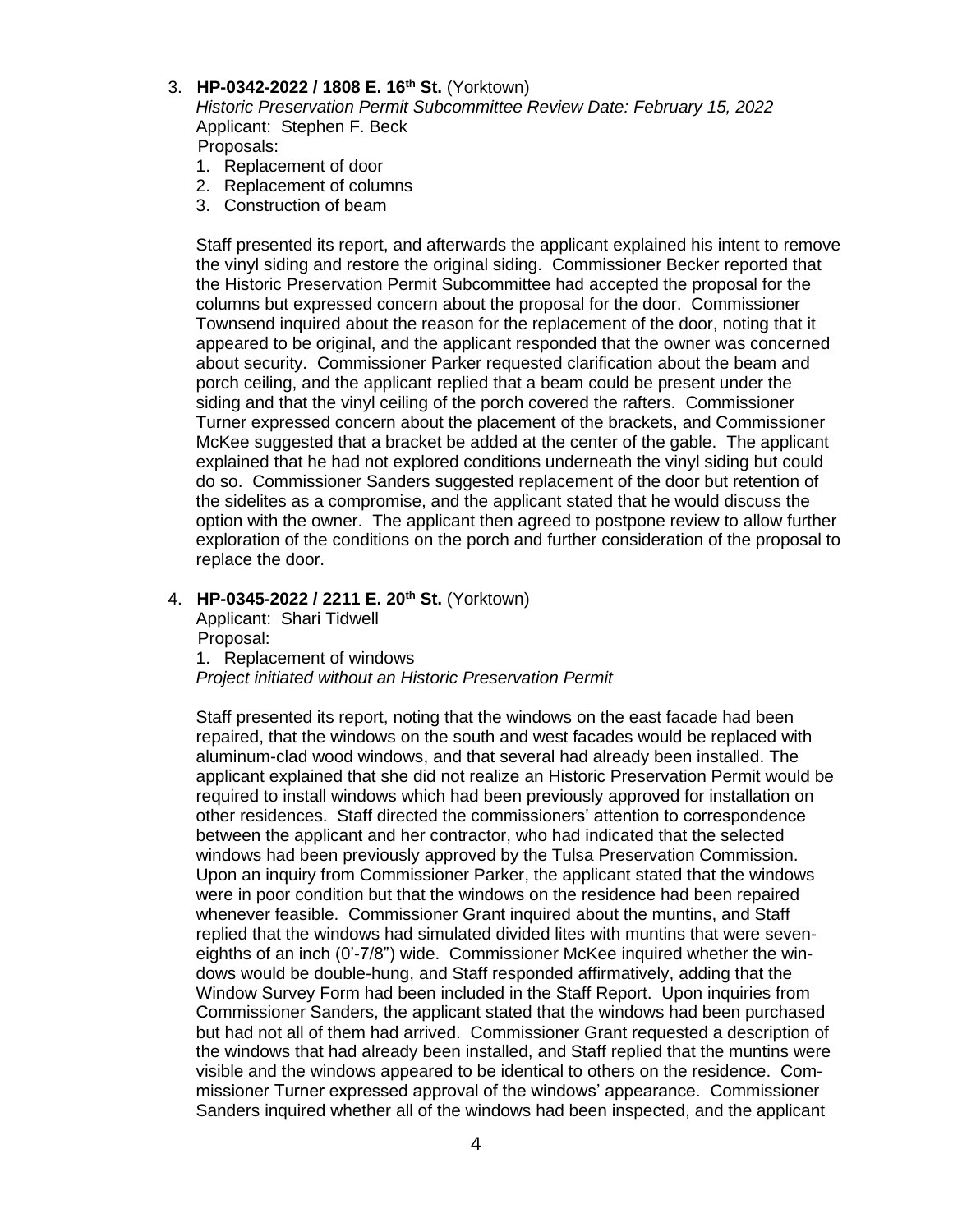stated that they had been inspected and that the damage was so significant that each window would have to be entirely rebuilt, which would have increased cost significantly. The applicant added that the windows appeared to be nearly identical to the original windows. Commissioner Sanders emphasized the importance of the Tulsa Preservation Commission being able to review proposals before work is performed but conceded that, based on the applicant's description, the condition of the windows seemed to be poor enough to warrant their replacement. Commissioner Parker expressed appreciation for the applicant's attempt to restore the windows.

As there was no further discussion, Commissioner Grant made a motion to approve the application. The motion was seconded by Commissioner Ellington and approved unanimously.

Guidelines cited: A.1.1, A.1.2, A.1.3, A.1.4, A.4.1, A.4.2, A.4.3, A.4.4, A.4.5, A.4.6

#### **Vote:** 2211 E. 20th St. **(Yorktown)**

| In Favor                                                                                                               |             | <b>Opposed</b> | Abstaining | <b>Not Present</b> |  |  |  |
|------------------------------------------------------------------------------------------------------------------------|-------------|----------------|------------|--------------------|--|--|--|
| 1.                                                                                                                     | Turner      |                |            | <b>Bumgarner</b>   |  |  |  |
|                                                                                                                        | 2. Becker   |                |            | Reeds              |  |  |  |
|                                                                                                                        | 3. Parker   |                |            | <b>Shears</b>      |  |  |  |
| 4.                                                                                                                     | Ellington   |                |            |                    |  |  |  |
|                                                                                                                        | 5. Grant    |                |            |                    |  |  |  |
| 6.                                                                                                                     | McKee       |                |            |                    |  |  |  |
|                                                                                                                        | 7. Sanders  |                |            |                    |  |  |  |
|                                                                                                                        | 8. Townsend |                |            |                    |  |  |  |
|                                                                                                                        |             |                |            |                    |  |  |  |
| $\mathbf{H} \mathbf{D}$ 0040 0000 $\mathbf{H}$ 450 $\mathbf{F}$ 45 <sup>th</sup> $\mathbf{D} \mathbf{L}$ (Current also |             |                |            |                    |  |  |  |

5. **HP-0340-2022 / 1510 E. 17th Pl.** (Swan Lake) *Historic Preservation Permit Subcommittee Review Date: February 15, 2022* Applicant: Samantha McDaniel Proposal:

1. Installation of solar photovoltaic system

Staff presented its report, and afterward Commissioner Becker reported that the Historic Preservation Permit Subcommittee recommended approval of the solar panels in every proposed location except for the north side of the roof. Commissioner Parker noted that there appeared to be plenty of space on the south panel of the roof of the accessory building for additional solar panels.

As there was no further discussion, Commissioner Parker made a motion to approve the application with the condition that no panels be installed on the north side of the roof of the residence. The motion was seconded by Commissioner Turner and was approved unanimously.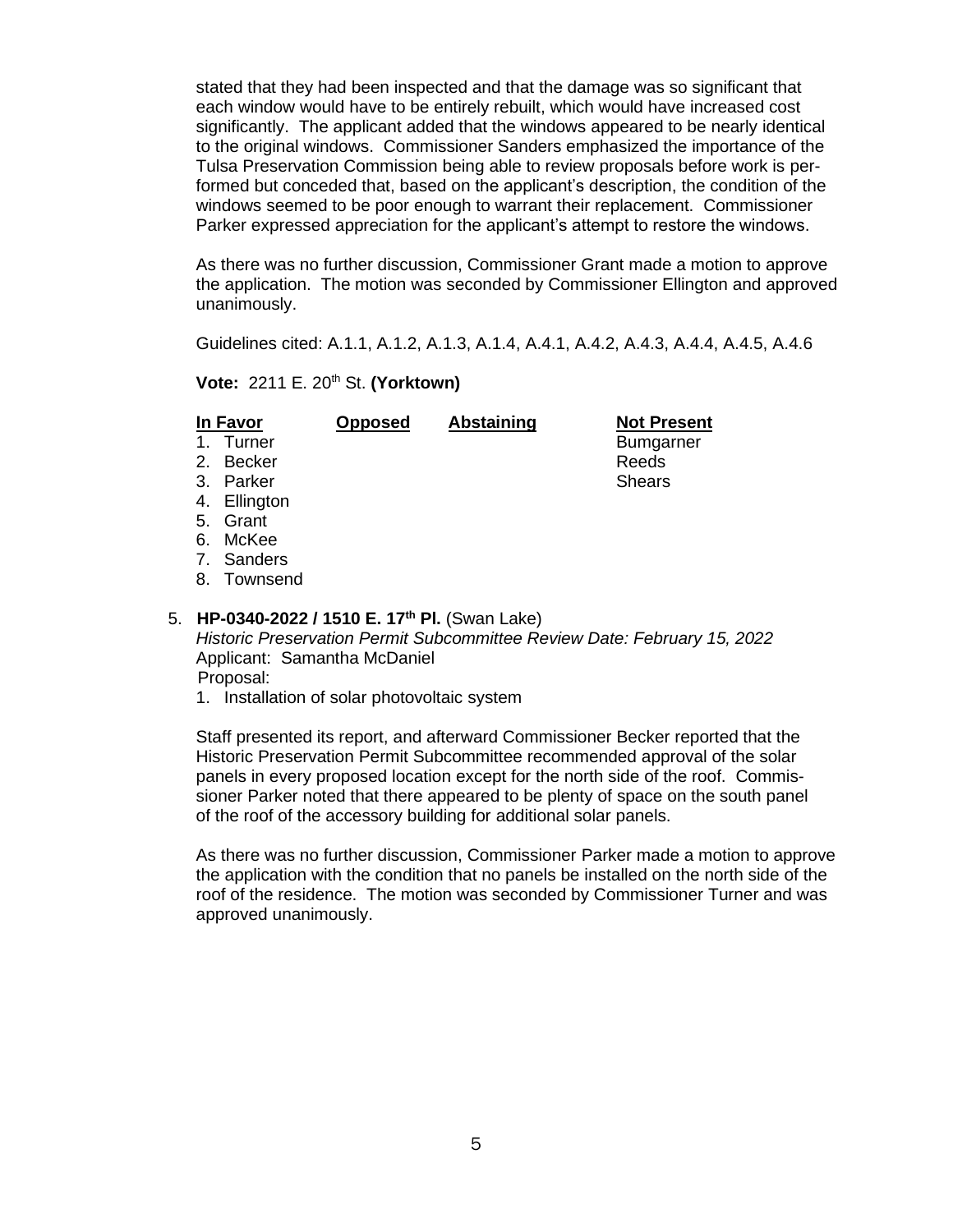#### **Vote:** 1510 E. 17th Pl. **(Swan Lake)**

#### **In Favor Opposed Abstaining Not Present**

- 2. Becker Reeds
- 3. Parker Shears Shears Shears Shears Shears Shears Shears Shears Shears Shears Shears Shears Shears Shears Shears Shears Shears Shears Shears Shears Shears Shears Shears Shears Shears Shears Shears Shears Shears Shears Sh
- 4. Ellington
- 5. Grant
- 6. McKee
- 7. Sanders
- 8. Townsend

#### 6. **HP-0344-2022 / 1571 E. 19th St.** (Swan Lake)

*Historic Preservation Permit Subcommittee Review Date: February 15, 2022* Applicant: ME Design

Proposals:

- 1. Replacement of roof on porch
- 2. Replacement of floor on porch
- 3. Construction of columns on porch

*Project initiated without an Historic Preservation Permit*

Staff presented its report, and then Commissioners Turner, Parker, and Townsend commented on the appearance of the barrel vault. Commissioner Turner recommended widening the barrel vault so that its width matched that of the front door. Commissioner Becker reported that the Historic Preservation Permit Subcommittee had clearly expressed that the windows would need to be approved by the Tulsa Preservation Commission as well and that the acceptance of the proposal was not unanimous. Staff added that the floor of the porch would be wood, and Commissioner Sanders observed that the floor would not be visible from the street due to the slope of the site. Commissioner Becker requested additional information about the floor, and, as the applicant was not present, Staff replied that the floor would be constructed from 1x4 tongue-and-groove planks extending perpendicularly from the facade of the residence. Commissioner Grant expressed disapproval of the barrel vault with the extended roof and indicated a preference for a flat roof, but Commissioner Turner pointed out that it was one of the few distinct features on the facade. Commissioner Sanders noted that the bay window was another distinct feature that was now obscured by the shed roof and added that he could not approve the proposal based on this alteration and the exclusion of the alterations to the windows from the application. Commissioner Townsend observed that the pitch of the roof seemed odd, and Commissioner Turner stated that it would be difficult to see in person because of the slope of the site. Commissioner Grant expressed his disapproval of the shed roof, and Commissioner Parker agreed and noted that porches are unusual for residences constructed in the Dutch Colonial Revival Style. Commissioner Townsend suggested postponement of the review to allow participation by the applicant. Commissioners then discussed several revisions, including changing the spacing of the columns, ensuring that the roof of the porch extended across the entire facade, and extending the eaves to retain the bay window and barrel vault rather than constructing a roof on the porch. The commissioners agreed that further consideration of alternative designs would be preferred and directed Staff to request additional information from the applicant.

1. Turner **Bumgarner** Bumgarner